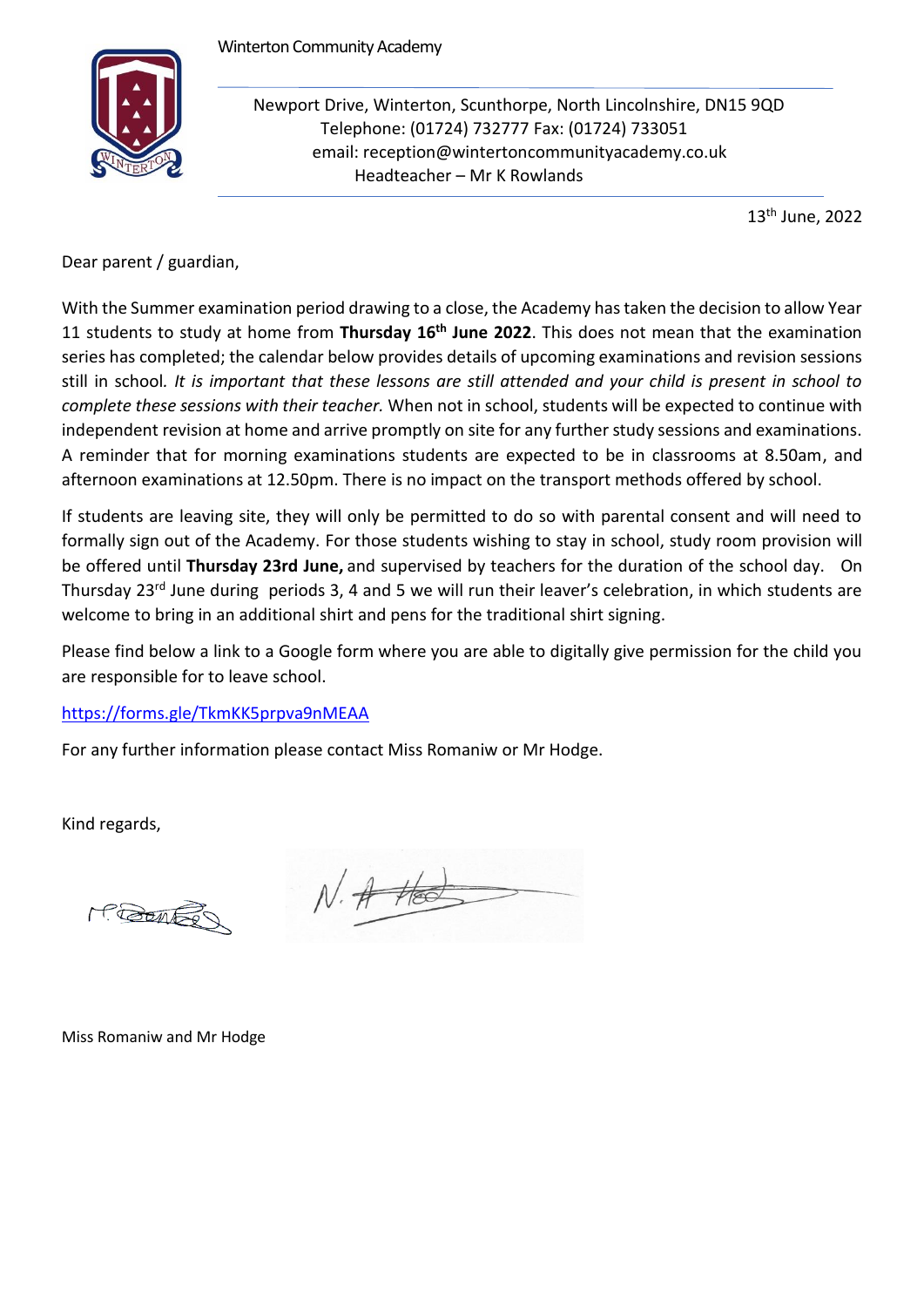|                          | <b>Week Beginning 13th June</b>                          |                             |                                      |                                                       |                                     |  |  |
|--------------------------|----------------------------------------------------------|-----------------------------|--------------------------------------|-------------------------------------------------------|-------------------------------------|--|--|
|                          | 1                                                        | $\mathbf{2}$                | 3                                    | 4                                                     | 5                                   |  |  |
| $\frac{3}{2}$            |                                                          |                             |                                      | Physics 1                                             | Engineering                         |  |  |
|                          | <b>MATHS EXAM</b><br><b>PAPER 3</b>                      |                             | <b>SCIENCE</b><br><b>REVISION</b>    | Biology -<br>Separates                                | <b>GCSE PE</b>                      |  |  |
|                          |                                                          |                             |                                      | <b>PE - Y1</b>                                        | <b>History</b>                      |  |  |
| <b>MONDAY</b>            |                                                          |                             |                                      | <b>PE - Y2</b>                                        | <b>Psychology</b>                   |  |  |
|                          |                                                          |                             |                                      | <b>GEOGRAPHY</b><br><b>REVISION</b><br><b>FROM PE</b> | <b>GEOGRAPHY</b><br><b>REVISION</b> |  |  |
|                          | <b>MATHS FINISHED</b>                                    |                             |                                      |                                                       |                                     |  |  |
| $\frac{4}{4}$<br>TUESDAY | <b>English</b><br><u>- X1</u>                            | Maths - X1                  |                                      | Engineering                                           | <b>SCIENCE REVISION</b>             |  |  |
|                          | <b>English</b><br>$- X2$                                 | Maths - X2                  | <b>SCIENCE</b>                       | <b>GCSE PE</b>                                        |                                     |  |  |
|                          | Maths -<br>Y3                                            | English -<br>Y3             | <b>REVISION</b>                      | <b>History</b>                                        |                                     |  |  |
|                          | Maths -<br>Y <sub>4</sub>                                | English -<br>Y <sub>4</sub> |                                      | Pyschology                                            |                                     |  |  |
|                          |                                                          | <b>GEOGRAPHY EXAM</b>       |                                      | <b>HISTORY</b><br><b>REVISION</b>                     |                                     |  |  |
|                          | <b>GEOGRAPHY FINISHED</b>                                |                             |                                      |                                                       |                                     |  |  |
|                          |                                                          |                             | Geography                            | Art                                                   | <b>SCIENCE REVISION</b>             |  |  |
| 15                       |                                                          |                             | Hospitality &<br>Catering            | <b>Business</b><br><b>Studies</b>                     |                                     |  |  |
| <b>DAY</b>               |                                                          | <b>BIOLOGY/</b>             | History                              | French                                                |                                     |  |  |
| WEDNES                   | <b>COMBINED</b><br><b>SCIENCE BIOLOGY</b><br><b>EXAM</b> |                             | <b>Health &amp;</b><br><b>Social</b> | Geography                                             |                                     |  |  |
|                          |                                                          |                             |                                      | <b>Performing Arts</b>                                |                                     |  |  |
|                          |                                                          |                             |                                      | Photography                                           |                                     |  |  |
|                          |                                                          |                             |                                      |                                                       |                                     |  |  |
|                          | Physics<br>- 1                                           | Maths - X1                  | PSHE 4                               | Engineering                                           | Geography                           |  |  |
| <b>THURSDAY 16</b>       | <b>Physics</b>                                           |                             | Chemistry -                          | <b>GCSE PE</b>                                        | <b>Hospitality &amp; Catering</b>   |  |  |
|                          | Separat<br>es                                            | Maths - X2                  | <b>Separates</b>                     |                                                       |                                     |  |  |
|                          | <b>English</b><br><u>- Y3</u>                            | Chemistry -<br>2            | Biology - 2                          | <b>History</b>                                        | <b>History</b>                      |  |  |
|                          | <b>English</b><br>$-Y4$                                  | Biology - 3                 | Physics - 3                          | Pyschology                                            | <b>Health &amp; Social</b>          |  |  |
|                          |                                                          |                             | <b>French</b><br><b>Revision</b>     |                                                       |                                     |  |  |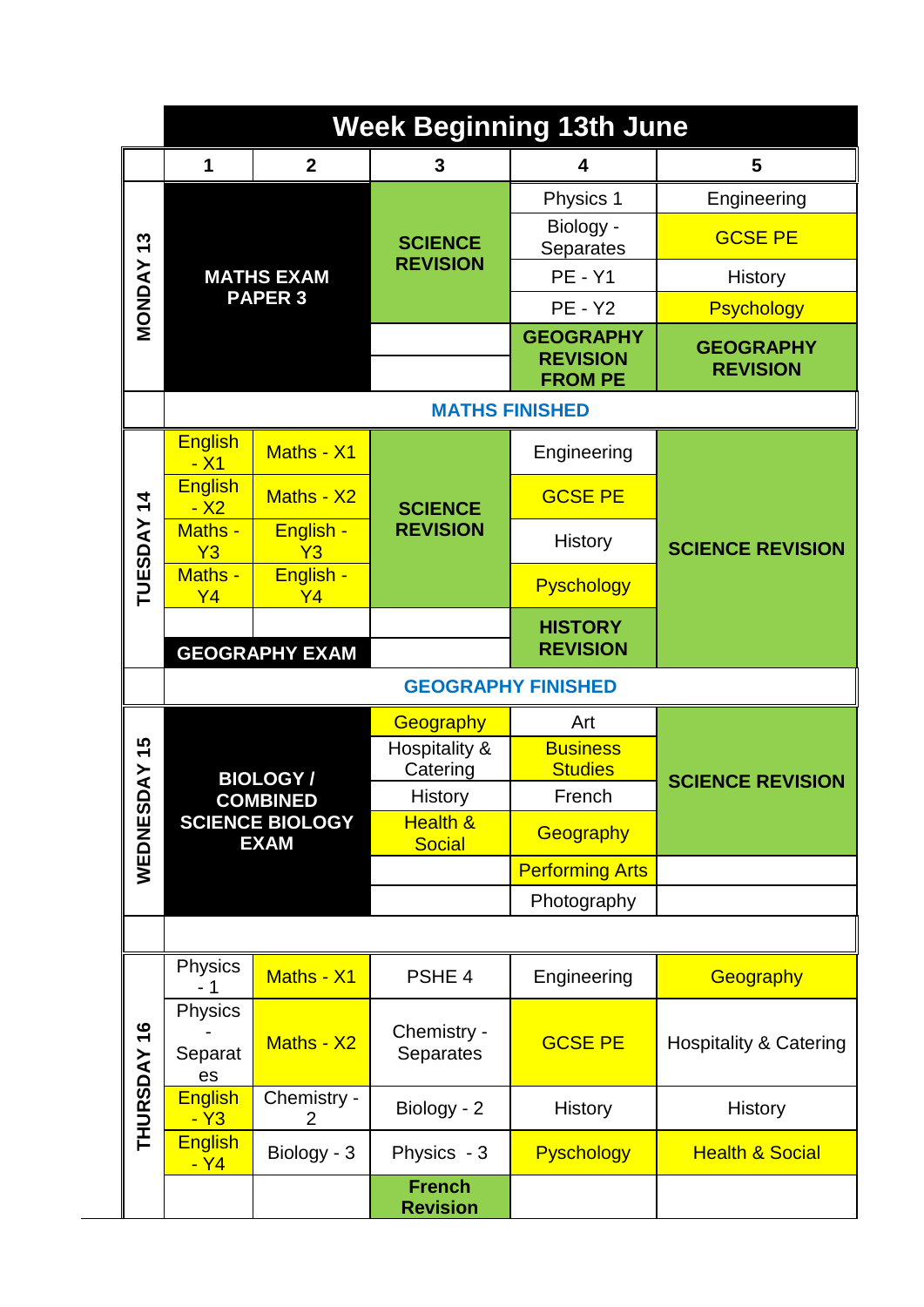|                                      |                         | <b>HISTORY EXAM</b> |                                   | <b>FRENCH EXAM - WRITTEN</b> |                                        |  |  |
|--------------------------------------|-------------------------|---------------------|-----------------------------------|------------------------------|----------------------------------------|--|--|
|                                      | <b>HISTORY FINISHED</b> |                     |                                   |                              |                                        |  |  |
| $\overline{1}$<br>∢<br><u>Q</u><br>ட | <b>SCIENCE REVISION</b> |                     | Art                               | $PE - X1$                    | Geography                              |  |  |
|                                      |                         |                     | <b>Business</b><br><b>Studies</b> | <b>PE - X2</b>               | <b>Hospitality &amp; Catering</b>      |  |  |
|                                      |                         |                     | French                            | Chemistry - 2                | History                                |  |  |
|                                      |                         |                     | Geography                         | Biology - 3                  | <b>Health &amp; Social</b>             |  |  |
|                                      |                         |                     | Performing<br><b>Arts</b>         | <b>POLISH EXAM</b>           | <b>POLISH EXAM -</b><br><b>READING</b> |  |  |
|                                      |                         |                     | Photography                       | - LISTENING                  |                                        |  |  |
|                                      |                         |                     |                                   |                              |                                        |  |  |

|                  | <b>Week Beginning 20th June</b>                                  |                     |   |                                        |                          |  |  |
|------------------|------------------------------------------------------------------|---------------------|---|----------------------------------------|--------------------------|--|--|
|                  | 1                                                                | $\boldsymbol{2}$    | 3 | 4                                      | 5                        |  |  |
|                  | <b>CHEMISTRY/</b><br><b>COMBINED SCIENCE</b><br><b>CHEMISTRY</b> | <b>Biology X1</b>   |   | Physics 1                              | Engineering              |  |  |
|                  |                                                                  | PSHE X1             |   | <b>Biology - Separates</b>             | <b>GCSE PE</b>           |  |  |
| <b>MONDAY 20</b> |                                                                  | Physics X2          |   | <b>PE - Y1</b>                         | History                  |  |  |
|                  |                                                                  | <b>Chemistry Y3</b> |   | <b>PE - Y2</b>                         | <b>Psychology</b>        |  |  |
|                  |                                                                  |                     |   |                                        |                          |  |  |
|                  |                                                                  |                     |   |                                        |                          |  |  |
|                  |                                                                  |                     |   |                                        |                          |  |  |
|                  | <b>HOSPITALITY &amp; CATERING REVISION</b>                       |                     |   | Engineering                            | Art                      |  |  |
|                  |                                                                  |                     |   | <b>GCSE PE</b>                         | <b>Business Studies</b>  |  |  |
| TUESDAY 21       |                                                                  |                     |   | <b>History</b>                         | French                   |  |  |
|                  |                                                                  |                     |   | <b>Psychology</b>                      | Geography                |  |  |
|                  |                                                                  |                     |   |                                        | <b>Performing Arts</b>   |  |  |
|                  |                                                                  |                     |   |                                        | Photography              |  |  |
|                  |                                                                  |                     |   | <b>HOSPITALITY &amp; CATERING EXAM</b> |                          |  |  |
|                  | <b>SCIENCE REVISION</b>                                          |                     |   | Art                                    | Biology - 1              |  |  |
| ESDAY 22         |                                                                  |                     |   | <b>Business Studies</b>                | Chemistry -<br>Separates |  |  |
|                  |                                                                  |                     |   | French                                 | Physics - 2              |  |  |
|                  |                                                                  |                     |   |                                        | PSHE <sub>3</sub>        |  |  |
| WEDN             |                                                                  |                     |   | <b>Performing Arts</b>                 |                          |  |  |
|                  |                                                                  |                     |   | Photography                            |                          |  |  |
|                  |                                                                  |                     |   |                                        |                          |  |  |